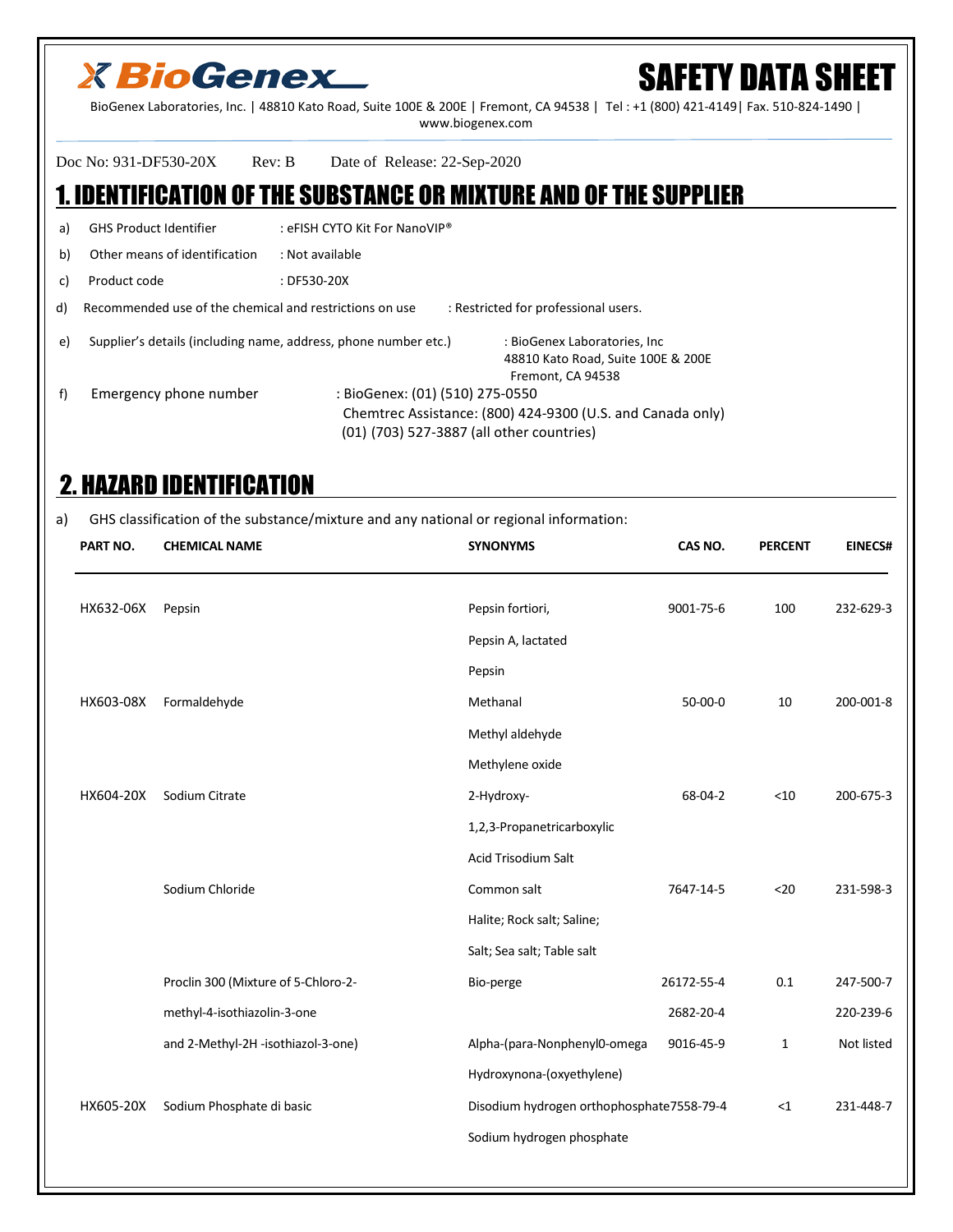

BioGenex Laboratories, Inc. | 48810 Kato Road, Suite 100E & 200E | Fremont, CA 94538 | Tel : +1 (800) 421-4149| Fax. 510-824-1490 | www.biogenex.com

|                                     | disodium phosphate               |            |      |           |
|-------------------------------------|----------------------------------|------------|------|-----------|
|                                     | <b>Acid Trisodium Salt</b>       |            |      |           |
| Potassium phosphate, Monobasic      | Potassium phosphate monobasic    | 7778-77-0  | <1   | 231-913-4 |
|                                     | Phosphoric acid, Phosphoric acid |            |      |           |
| Potassium chloride                  | Sylvite                          | 7447-40-7  | <1   | 231-211-8 |
|                                     | Muriate of potash                |            |      |           |
| Sodium Chloride                     | Common salt                      | 7647-14-5  | $20$ | 231-598-3 |
|                                     | Halite; Rock salt; Saline;       |            |      |           |
|                                     | Salt; Sea salt; Table salt       |            |      |           |
| Proclin 300 (Mixture of 5-Chloro-2- | Bio-perge                        | 26172-55-4 | 0.1  | 247-500-7 |
| methyl-4-isothiazolin-3-one         |                                  | 2682-20-4  |      | 220-239-6 |
| and 2-Methyl-2H -isothiazol-3-one)  |                                  |            |      |           |

b) GHS label elements, including precautionary statements :

HX632-06X

#### LABELLING:



**SIGNAL WORD:** DANGER

HX603-08X LABELLING:



**SIGNAL WORD:** WARNING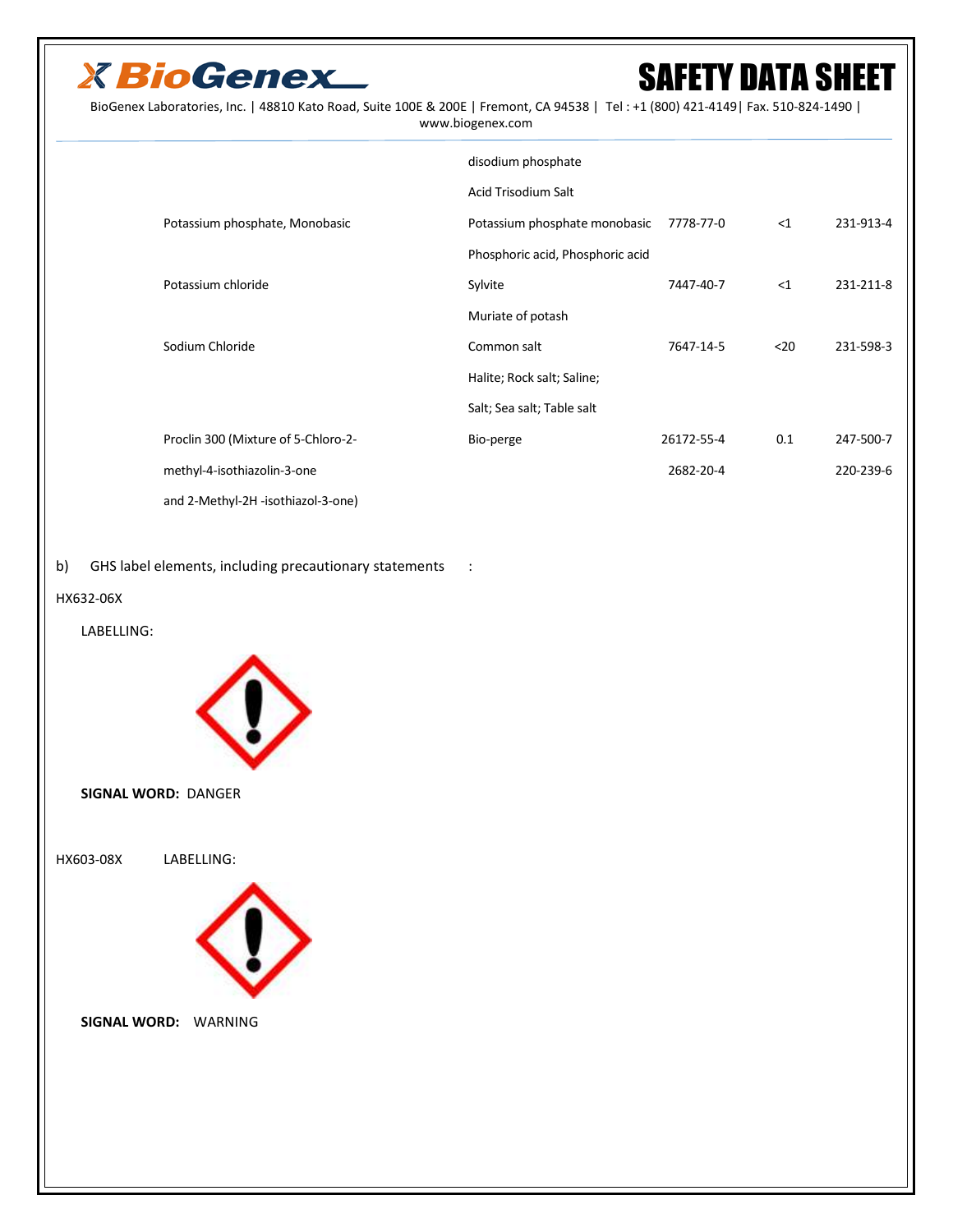

#### **EXPOSURE LIMITS**

| CAS No.    | <b>OSHA PEL</b>       | <b>ACGIH TLV</b> | <b>NIOSH</b>        | <b>OTHER</b> |
|------------|-----------------------|------------------|---------------------|--------------|
| 9001-75-6  | <b>NDA</b>            | <b>NDA</b>       | <b>NDA</b>          | <b>NDA</b>   |
| $50-00-0$  | TWA 0.75 ppm ST 2 ppm | $0.3$ ppm        | TWA 0.016 ppm C     | <b>NDA</b>   |
|            |                       |                  | 0.1 ppm [15-minute] |              |
| 68-04-2    | <b>NDA</b>            | <b>NDA</b>       | <b>NDA</b>          | <b>NDA</b>   |
| 7647-14-5  | <b>NDA</b>            | <b>NDA</b>       | <b>NDA</b>          | <b>NDA</b>   |
| 26172-55-4 | <b>NDA</b>            | <b>NDA</b>       | <b>NDA</b>          | <b>NDA</b>   |
| 2682-20-4  | <b>NDA</b>            | <b>NDA</b>       | <b>NDA</b>          | <b>NDA</b>   |
|            |                       |                  |                     |              |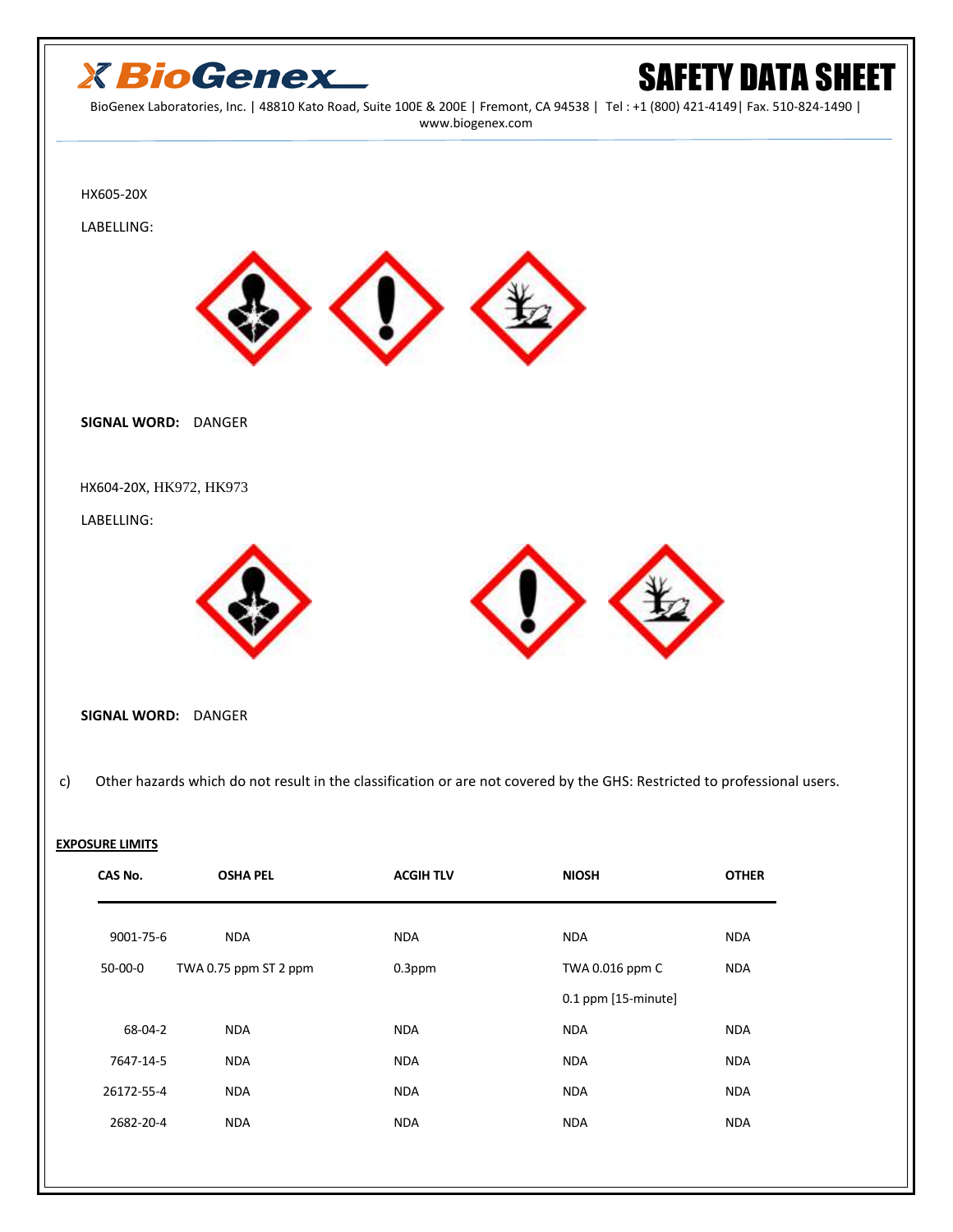## SAFETY DATA SHEET

BioGenex Laboratories, Inc. | 48810 Kato Road, Suite 100E & 200E | Fremont, CA 94538 | Tel : +1 (800) 421-4149| Fax. 510-824-1490 |

|  | www.biogenex.com |
|--|------------------|
|--|------------------|

| 9016-45-9  | <b>NDA</b>                   | <b>NDA</b> | <b>NDA</b>                 | <b>NDA</b> |
|------------|------------------------------|------------|----------------------------|------------|
| 7558-79-4  | <b>NDA</b>                   | <b>NDA</b> | <b>NDA</b>                 | <b>NDA</b> |
| 7778-77-0  | <b>NDA</b>                   | <b>NDA</b> | <b>NDA</b>                 | <b>NDA</b> |
| 7447-40-7  | <b>NDA</b>                   | <b>NDA</b> | <b>NDA</b>                 | <b>NDA</b> |
| 26172-55-4 | <b>NDA</b>                   | <b>NDA</b> | <b>NDA</b>                 | <b>NDA</b> |
| 56-81-5    | <b>NDA</b>                   | <b>NDA</b> | <b>NDA</b>                 | <b>NDA</b> |
| 7647-01-0  | 5 ppm (7 mg/m <sup>3</sup> ) | 2 ppm      | 5 ppm $(7 \text{ mg/m}^3)$ | <b>NDA</b> |
| 2682-20-4  | <b>NDA</b>                   | <b>NDA</b> | <b>NDA</b>                 | <b>NDA</b> |

### 3. COMPOSITION/INFORMATION ON INGREDIENTS

#### Substance

a) Chemical identity in the set of the Mixture

b) Common name, synonyms, etc : NDA

c) CAS number and other unique identifiers

| <b>PART No.</b> | <b>DESCRIPTION OF COMPONENT</b> | <b>FORMULA</b> |
|-----------------|---------------------------------|----------------|
|                 |                                 |                |
| HX632-06X       | Pepsin                          | Liquid         |
| HX603-08X       | eFISH Formaline Fixative        | powder         |
| HX604-20X       | eFISH Wash buffer 1             | Mixture        |
| HX605-20X       | eFISH Wash buffer 2             | Mixture        |

### 4. FIRST AID MEASURES

HX632-06X , HX603-08X , HX604-20X , HX605-20X

EYES: Rinse immediately with plenty of water, also under the eyelids, for at least 15 minutes. Obtain medical attention.

SKIN: Remove victim to nearest source of water. Remove contaminated clothing, blot excess chemical from skin and wash affected area under

lukewarm water using a mild soap. Rinse for at least 20 minutes and blot dry. Seek immediate medical attention.

INGESTION: Remove victim to well-ventilated area and clean mouth with water. Seek immediate medical attention.

 INHALATION: Remove victim to well-ventilated area. Seek medical attention. If conscious but coughing or short of breath, loosen tight fitting clothing, have victim lie down and keep warm and calm. Oxygen may be given. If simply overwhelmed, loosen tight clothing, lie victim down, monitor pulse and keep warm and calm.

 EXTINGUISHING MEDIA: Use extinguishing media appropriate for the surrounding fire: dry chemical, foam, carbon dioxide or water. Water spray may be used to cool fire and/or protect response personnel. SPECIAL FIRE FIGHTING PROCEDURES: Avoid inhalation of toxic fumes. If possible, safely move container away from fire area.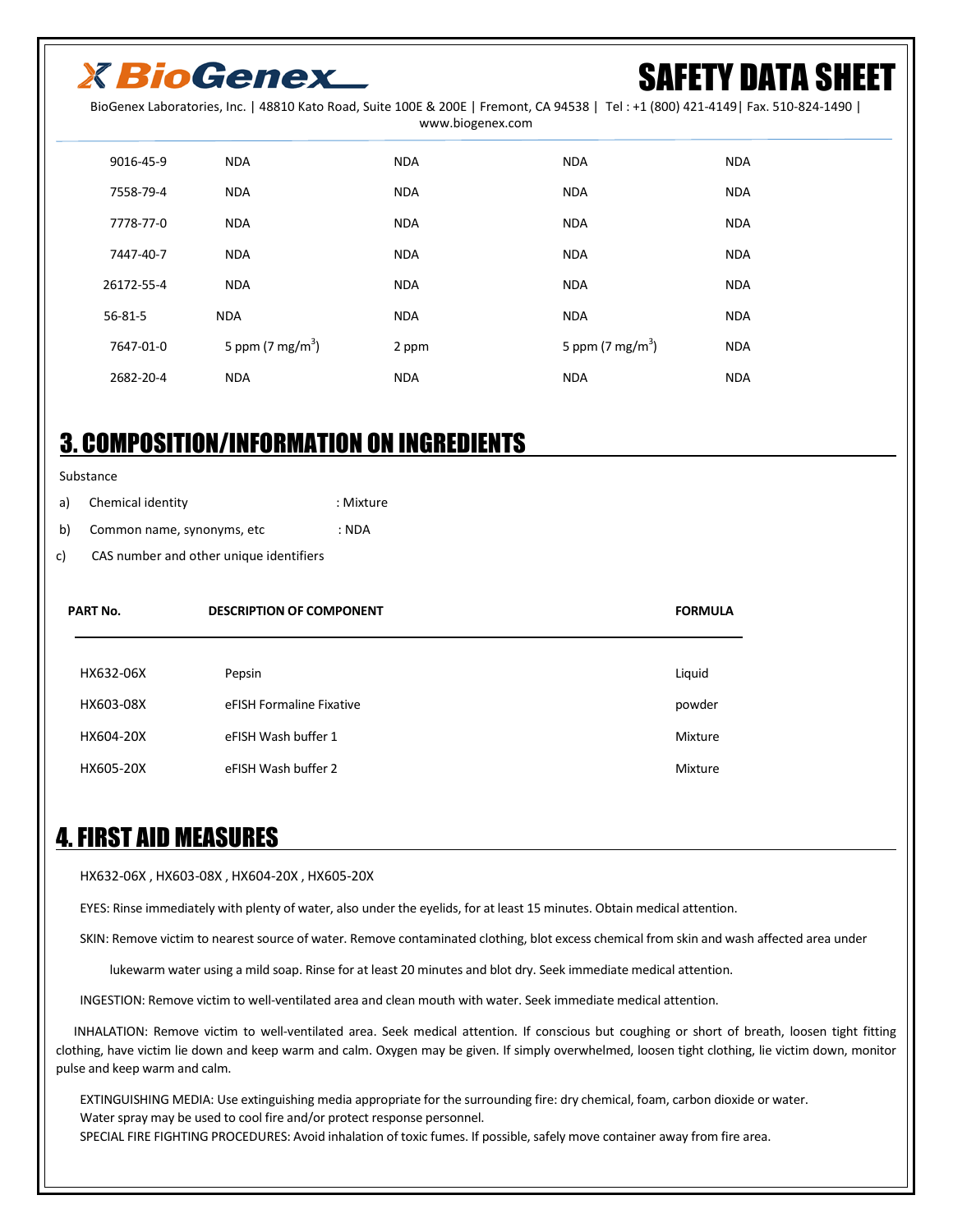

BioGenex Laboratories, Inc. | 48810 Kato Road, Suite 100E & 200E | Fremont, CA 94538 | Tel : +1 (800) 421-4149| Fax. 510-824-1490 | www.biogenex.com

SPECIFIC HAZARDS: NDA

PROTECTIVE MEASURES IN FIRE: Self contained breathing apparatus and full protective clothing must be worn in case of fire.

#### 5. FIRE-FIGHTING MEASURES

HX632-06X , HX603-08X , HX604-20X , HX605-20X

a) Suitable (and unsuitable) extinguishing media :

 Use extinguishing media appropriate for the surrounding fire: dry chemical, foam, carbon dioxide or water. Water spray may be used to cool fire and/or protect response personnel.

- b) Specific hazards arising from the chemical (e.g. nature of any hazardous combustion products): The product itself does not burn. Move container from fire area if it can be done without risk. Avoid inhalation of material or combustion by-products.
- c) Special protective equipment and precautions for fire-fighters: Firefighters should wear proper protective equipment and self-contained breathing apparatus (SCBA) if necessary.

### 6. ACCIDENTAL RELEASE MEASURES

HX632-06X , HX603-08X , HX604-20X , HX605-20X a) Personal precautions, protective equipment and emergency procedures:

 Personal protective equipment and clothing is recommended during all cleanup procedures. Eliminate all ignition sources, stop or control leak. Refer to Section 8 for additional information on exposure controls and personal protective equipment.

- b) Environmental precautions: Do not allow into any body of water. Check with local and State regulations before discharging into sewers or public landfills.
- c) Methods and materials for containment and cleaning up. Avoid physical contact during removal. An approved respirator is recommended when irritant or nuisance vapors are produced. Flood area with water immediately. Control spill with wetted paper towels and isolate material. Place in a closed container and hold for waste disposal. Make sure towels or absorbent materials remain wet while waiting for chemical waste pick-up. Ventilate area and wash spill site after material pickup is complete. Refer to Section 13 for complete disposal information.

### 7. HANDLING AND STORAGE

HX632-06X , HX603-08X , HX604-20X , HX605-20X

- a) Precautions for safe handling: Wash thoroughly after handling. Remove contaminated clothing and wash before reuse. Use with adequate ventilation. Avoid contact with skin, eyes, and clothing.
- b) Conditions for safe storage, including any incompatibilities: Keep container in a tightly closed in a ventilated area. The recommended storage temperature is 2-8 $^{\circ}$ C.

### 8. EXPOSURE CONTROLS/PERSONAL PROTECTION

HX632-06X , HX603-08X , HX604-20X , HX605-20X

#### **Engineering Controls:**

Provide adequate general and local exhaust ventilation. Ensure compliance with applicable exposure limits.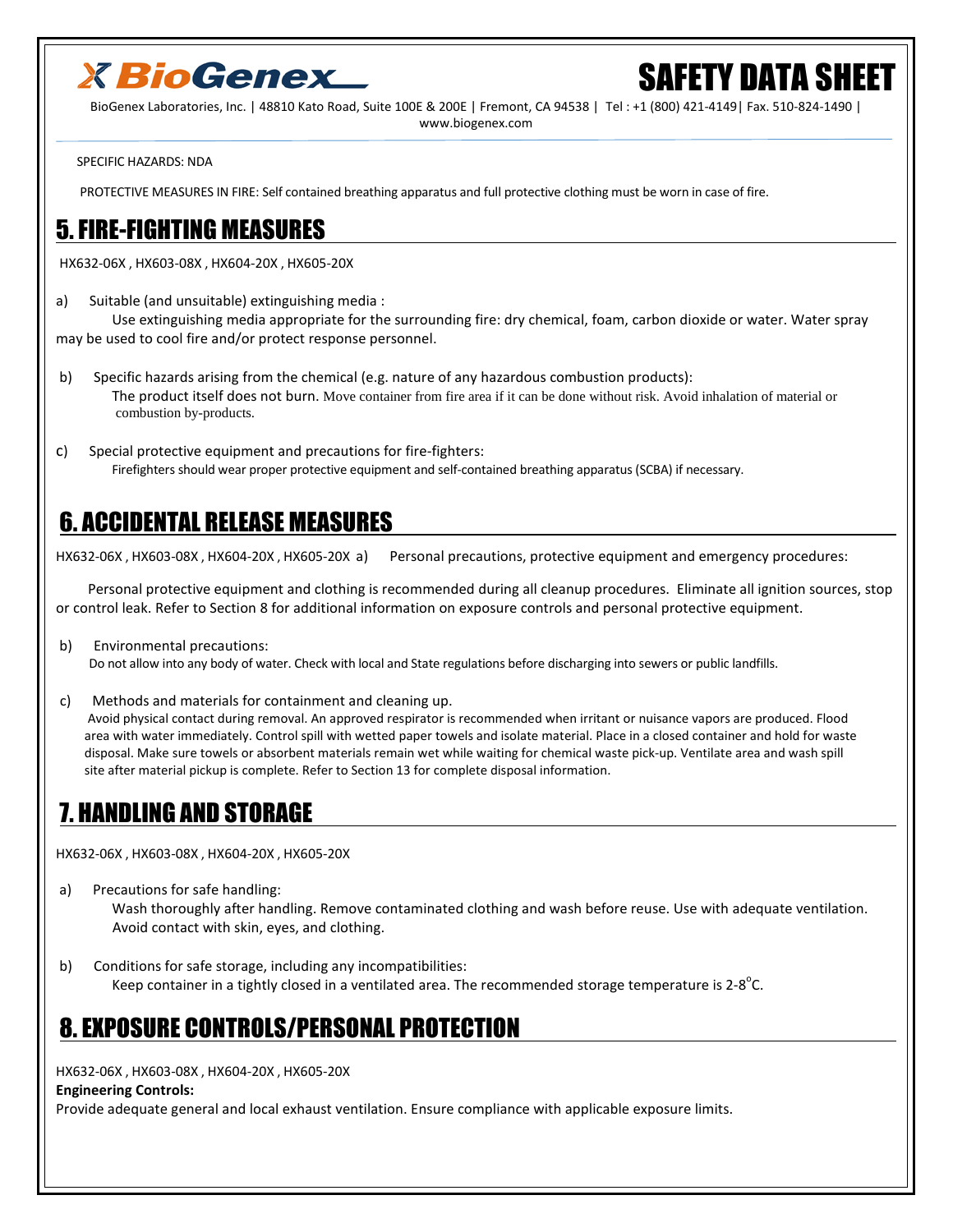

BioGenex Laboratories, Inc. | 48810 Kato Road, Suite 100E & 200E | Fremont, CA 94538 | Tel : +1 (800) 421-4149| Fax. 510-824-1490 | www.biogenex.com

#### **Personal Protective Equipment**

**Eyes:** Splash-proof chemical safety goggles or face shield.

**Skin:** Use chemically resistant gloves (e.g. rubber, plastic), lab coat with sleeves or rubber apron.

**Clothing:** Wear appropriate protective clothing to prevent skin exposure.

**Respirators:** Follow the OSHA respirator regulations found in 29 CFR 1910.134 or European Standard EN 149. Use a NIOSH/MSHA or European Standard EN 149 approved respirator if exposure limits are exceeded or if irritation or other symptoms are experienced.

### 9. PHYSICAL AND CHEMICAL PROPERTIES

#### HX632-06X

|            | <b>BOILING POINT</b><br>: NDA              |       | VAPOR PRESSURE (MM HG): NDA |       |       |                         |
|------------|--------------------------------------------|-------|-----------------------------|-------|-------|-------------------------|
|            | VAPOR DENSITY (AIR=1): NDA                 |       | <b>MELTING POINT</b>        |       | : NDA |                         |
|            | <b>SPECIFIC GRAVITY</b>                    | : NDA | SOLUBILITY (H2O)            |       | : NDA |                         |
|            | APPEARANCE & ODOR : Liquid                 |       |                             |       |       |                         |
| <b>NDA</b> | HX632-06X, HX603-08X, HX604-20X, HX605-20X |       | <b>BOILING POINT</b>        | : NDA |       | VAPOR PRESSURE (MM HG): |
|            | VAPOR DENSITY (AIR=1): NDA                 |       | <b>MELTING POINT: NDA</b>   |       |       |                         |
|            | <b>SPECIFIC GRAVITY</b>                    | : NDA | SOLUBILITY (H2O): NDA       |       |       |                         |
|            | APPEARANCE & ODOR : Yellow, Solid          |       |                             |       |       |                         |

### 10. STABILITY AND REACTIVITY

| HX632-06X |                      | STABILITY: Stable under recommended conditions.                              |
|-----------|----------------------|------------------------------------------------------------------------------|
|           |                      | CONDITIONS TO AVOID: Avoid dust formation. Incompatible products             |
|           |                      | HAZARDOUS POLYMERISATION: Hazardous polymerization does not occur.           |
|           |                      | MATERIALS TO AVOID: Strong oxidizing agents, Alcohols, Powdered metal salts  |
|           |                      | HAZARDOUS DECOMPOSITION PRODUCTS: Carbon monoxide (CO), Carbon dioxide (CO2) |
| HX603-08X |                      | STABILITY: Stable under recommended conditions.                              |
|           |                      | <b>CONDITIONS TO AVOID: NDA</b>                                              |
|           |                      | HAZARDOUS POLYMERISATION: Hazardous polymerization does not occur.           |
|           |                      | MATERIALS TO AVOID: Strong oxidizers, alkalis & acids; phenols; urea         |
|           |                      | HAZARDOUS DECOMPOSITION PRODUCTS: Carbon monoxide (CO), Carbon dioxide (CO2) |
|           | HX604-20X, HX605-20X |                                                                              |
|           | STABILITY: NDA.      |                                                                              |
|           |                      | <b>CONDITIONS TO AVOID: NDA</b>                                              |
|           |                      | DECOMPOSITION: NDA                                                           |
|           |                      | <b>HAZARDOUS POLYMERIZATION: NDA</b>                                         |
|           |                      |                                                                              |
|           |                      |                                                                              |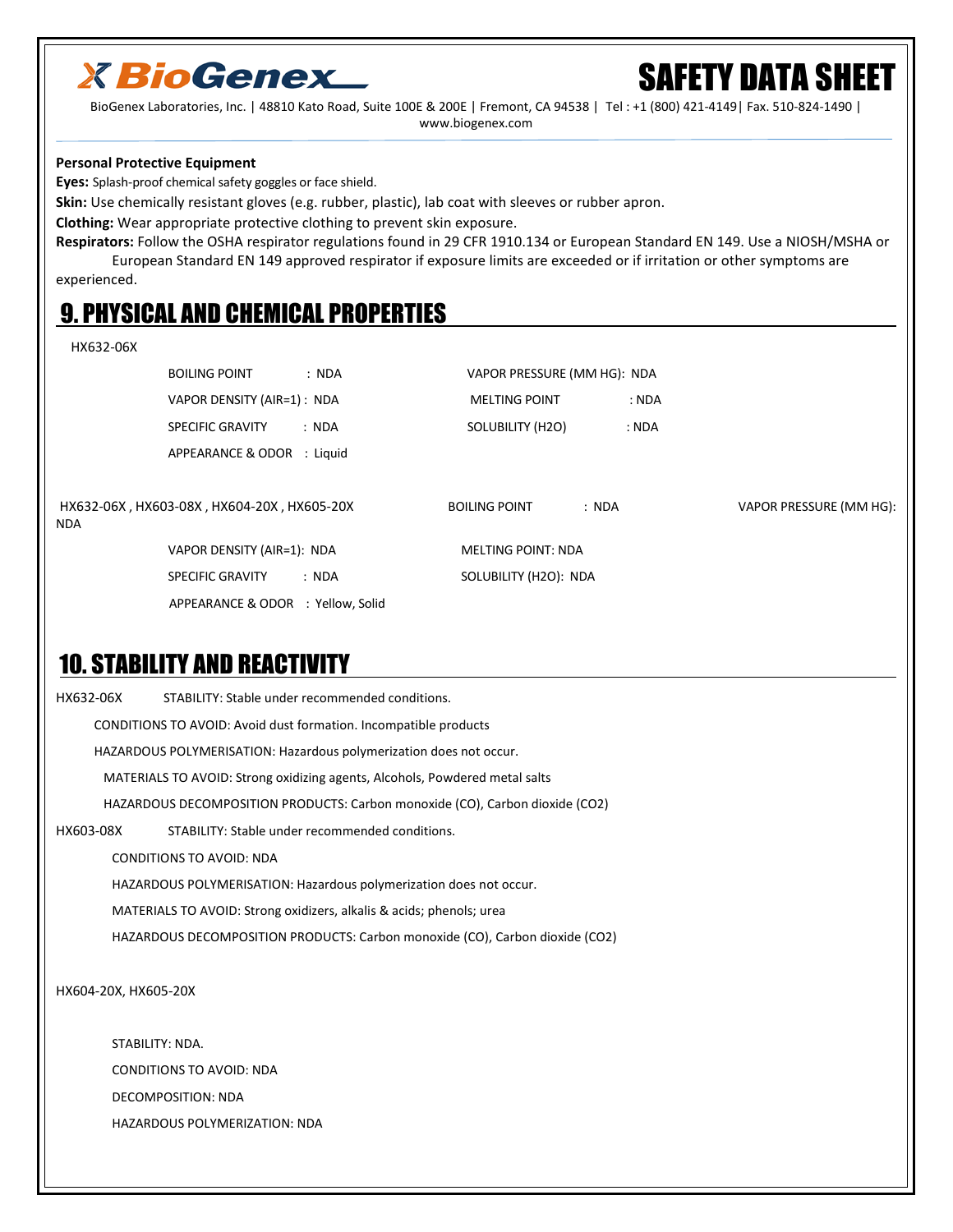# SAFETY DATA SHEET

BioGenex Laboratories, Inc. | 48810 Kato Road, Suite 100E & 200E | Fremont, CA 94538 | Tel : +1 (800) 421-4149| Fax. 510-824-1490 | www.biogenex.com

### 11. TOXICOLOGICAL INFORMATION

a) Information on the likely routes of exposure: Eyes, Oral, Dermal, Inhalation

b) Symptoms related to the physical, chemical and toxicological characteristics:

#### HX632-06X -20X

 INHALATION: Possible inflammation of the respiratory tract. INGESTION: Irritant SKIN CONTACT: Irritant EYE CONTACT: Irritant TARGET ORGANS: NDA

HX603-08X INHALATION: Toxic by inhalation INGESTION: NDA SKIN CONTACT: NDA EYE CONTACT: NDA TARGET ORGANS: NDA

HX604-20X, HX605-20X

 EYE CONTACT: May cause irritation SKIN CONTACT: May be harmful and might cause irritation. INGESTION: Maybe harmful if ingested. INHALATION: May cause irritation of the respiratory. CHRONIC: NDA

#### c) Delayed and immediate effects and also chronic effects from short and long term exposure

#### NDA

#### d) Numerical measures of toxicity (such as acute toxicity estimates)

| CAS# | <b>RTECS</b>        |            | <b>LD50</b>                           | <b>ACGIH</b> | <b>IARC</b> | <b>NIOSH</b>                                     | <b>NTP</b> | <b>OSHA</b>              | <b>OTHER</b> |  |
|------|---------------------|------------|---------------------------------------|--------------|-------------|--------------------------------------------------|------------|--------------------------|--------------|--|
|      | 540-72-7            | XL2275000  | oral-rat LD50 764 mg/kg               | <b>NDA</b>   |             | NDA 25 mg/m <sup>3</sup> NDA 5 mg/m <sup>3</sup> |            |                          | <b>NDA</b>   |  |
|      | $56 - 81 - 5$       | MA805000   | <b>NDA</b>                            | <b>NDA</b>   | <b>NDA</b>  | <b>NDA</b>                                       |            | NDA 15 mg/m <sup>3</sup> | <b>NDA</b>   |  |
|      |                     |            |                                       |              |             |                                                  |            | (Total)                  |              |  |
|      | 68-04-2             | <b>NDA</b> | <b>NDA</b>                            | <b>NDA</b>   | <b>NDA</b>  | <b>NDA</b>                                       | <b>NDA</b> | <b>NDA</b>               | <b>NDA</b>   |  |
|      | 7647-14-5           | <b>NDA</b> | <b>NDA</b>                            | <b>NDA</b>   | <b>NDA</b>  | <b>NDA</b>                                       | <b>NDA</b> | <b>NDA</b>               | <b>NDA</b>   |  |
|      | 26172-55-4          | <b>NDA</b> | <b>NDA</b>                            | <b>NDA</b>   | <b>NDA</b>  | <b>NDA</b>                                       | <b>NDA</b> | <b>NDA</b>               | <b>NDA</b>   |  |
|      | 2682-20-4           | <b>NDA</b> | <b>NDA</b>                            | <b>NDA</b>   | <b>NDA</b>  | <b>NDA</b>                                       | <b>NDA</b> | <b>NDA</b>               | <b>NDA</b>   |  |
|      | 9016-45-9 AX0247000 |            | ORAL (LD50): Acute: 4000 mg/kg [Rat]. |              |             |                                                  |            |                          |              |  |
|      | 9001-75-6           | <b>NDA</b> | <b>NDA</b>                            | <b>NDA</b>   | <b>NDA</b>  | <b>NDA</b><br><b>NDA</b>                         |            | <b>NDA</b>               | <b>NDA</b>   |  |
|      |                     |            |                                       |              |             |                                                  |            |                          |              |  |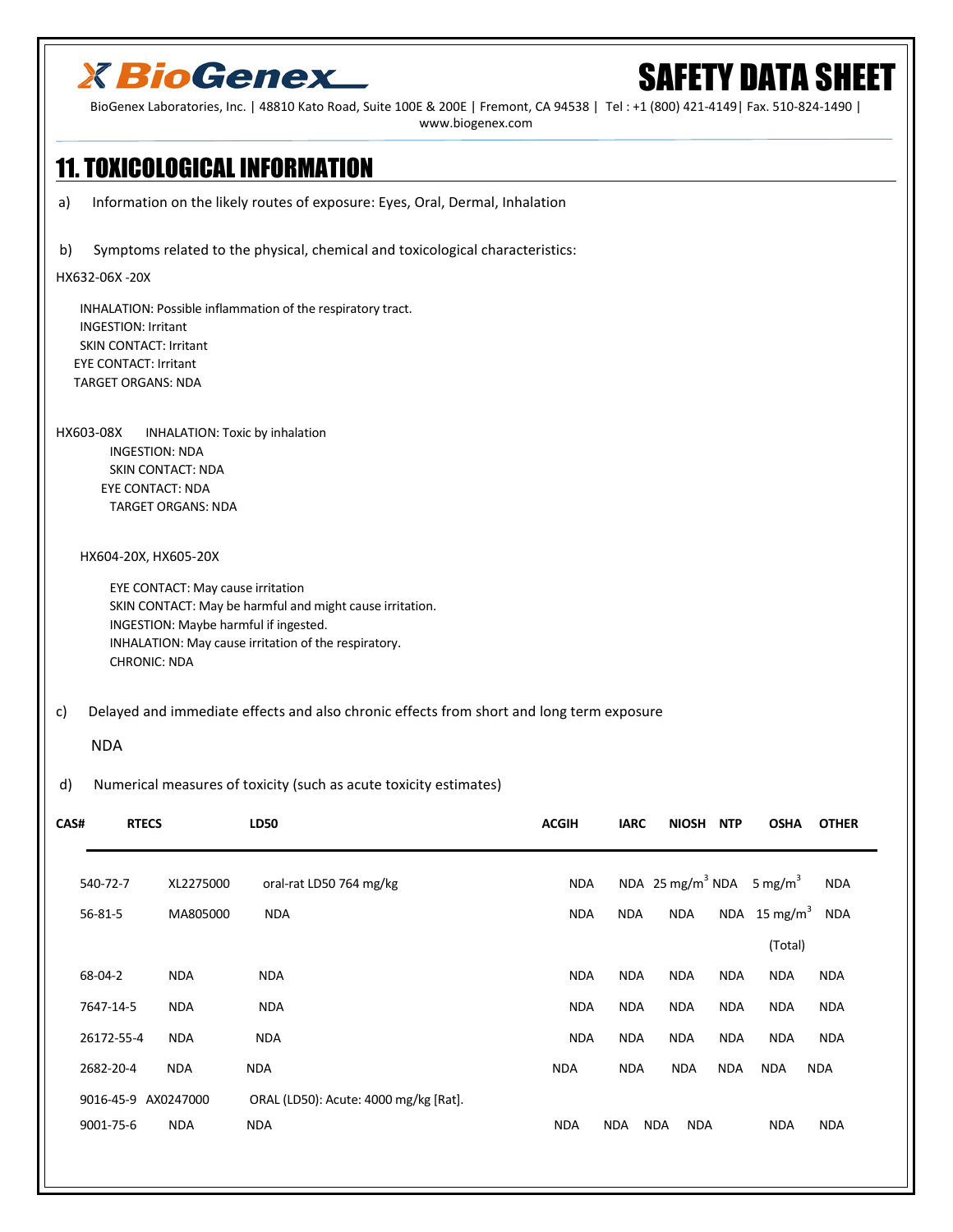## **(FETY DATA SHEET**

BioGenex Laboratories, Inc. | 48810 Kato Road, Suite 100E & 200E | Fremont, CA 94538 | Tel : +1 (800) 421-4149| Fax. 510-824-1490 | www.biogenex.com

### 12. ECOLOGICAL INFORMATION

HX632-06X , HX603-08X , HX604-20X , HX605-20X

| a) | Ecotoxicity (aquatic and terrestrial, where available): NDA |       |
|----|-------------------------------------------------------------|-------|
| b) | Persistence and degradability                               | : NDA |
| C) | Bioaccumulative potential                                   | : NDA |
| d) | Mobility in the soil                                        | : NDA |
| e) | Other adverse effects                                       | : NDA |
|    |                                                             |       |

### 13. DISPOSAL INFORMATION

 Description of waste residues and information on the their safe handling and methods of disposal, including the disposal of any contaminated packaging.

Dispose in accordance with all applicable federal, state, and local environmental regulations.

### 14. TRANSPORT INFORMATION

US DOT: Non-Regulated

IMO: No information available.

IATA: No information available.

RID/ADR: No information available.

Canadian TDG: No information available.

### 15. REGULATORY INFORMATION

HX632-06X Risk phrases

R36/37/38 : Irritating to eyes, respiratory system and skin.

R42 : May cause sensitization by inhalation.

Safety Phrases :

S2 : Keep out of the reach of children.

S22 : Do not breathe dust.

S24 : Avoid contact with skin.

S26 : In case of contact with eyes, rinse immediately with plenty of water and seek medical advice.

S36/37 : Wear suitable protective clothing and gloves.

HX603-08X Risk phrases:

R23/24/25 : Toxic by inhalation, in contact with skin and if swallowed.

R34 : Causes burns.

R40 : Limited evidence of a carcinogenic effect.